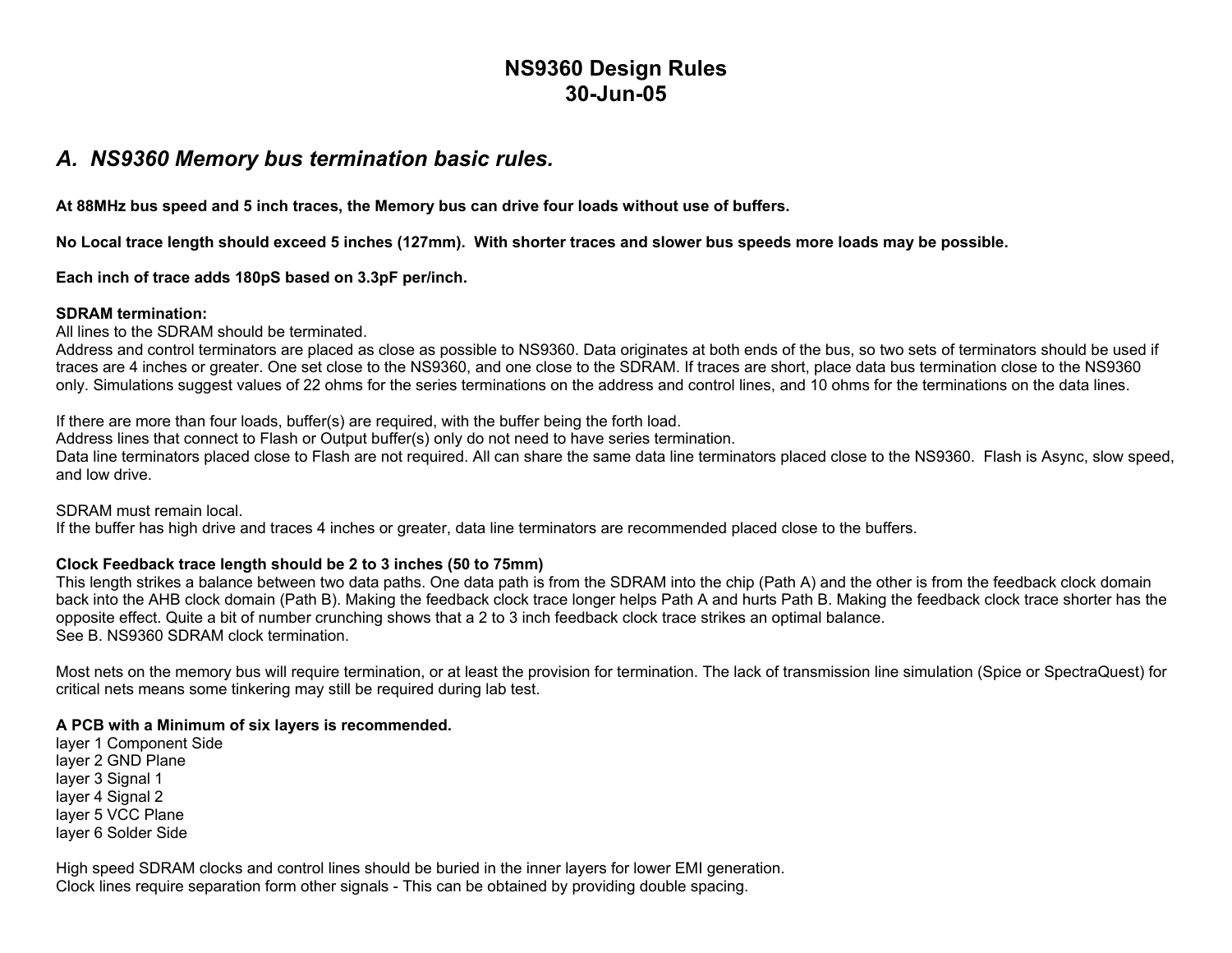**The 3.3V and 1.5V power supplies must have less than 100mV of noise.** 

**Power sequencing is required. See drawing HRG for an example.** 

**SDRAM must have a generous supply of 100nf and 10nf bypass capacitors.**

## *B. NS9360 SDRAM clock termination*